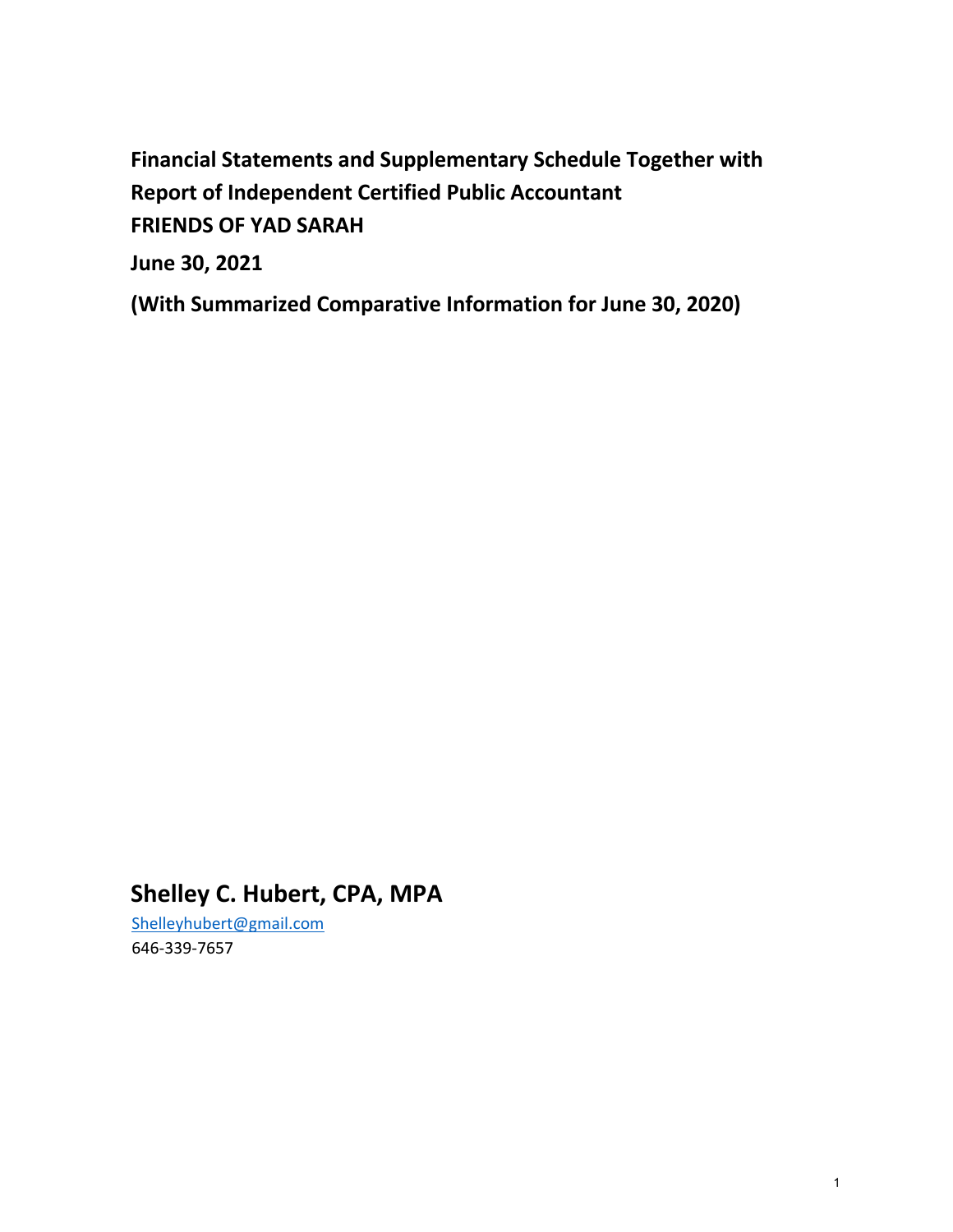# **REPORT OF INDEPENDENT CERTIFIED PUBLIC ACCOUNTANT**

To the Board of Directors of Friends of Yad Sarah,

I have audited the accompanying financial statements of the Friends of Yad Sarah, Inc. (the "Organization"), which comprise the statement of financial position as of June 30, 2021, and the related statement of activities and cash flows for the yearn then ended, and the related notes to the financial statements.

## **Management's responsibility for the financial statements**

Management is responsible for the preparation and fair presentation of these financial statements in accordance with accounting principles generally accepted in the United State of America; this includes the design, implementation, and maintenance of internal control relevant to the preparation and fair presentation of financial statements that are free from material misstatement, whether due to fraud or error.

## **Auditor's responsibility**

My responsibility is to express an opinion on these financial statements based on my audit. I conducted the audit in accordance with audit standards generally accepted in the United States of America. Those standards require that I plan and perform the audit to obtain reasonable assurance about whether the financial statements are free from material misstatement.

An audit involves performing procedures to obtain audit evidence about the amounts and disclosures in the financial statements. The procedures selected depend on the auditor's judgement, including the assessment of the risks of material misstatement of the financial statements, whether due to fraud or error. In making those risk assessments, the auditor considers internal control relevant to the Organization's preparation and fair presentation of the financial statements in order to design audit procedures that are appropriate in the circumstances, but not for the purpose of expressing an opinion of the effectiveness of the Organization's internal control. Accordingly, I do not express such an opinion. An audit also includes evaluating the appropriateness of accounting policies used and the reasonableness of significant accounting estimates made by management, as well as evaluating the overall presentation of the financial statements.

I believe that the audit evidence I have obtained is sufficient and appropriate to provide a basis for my audit opinion.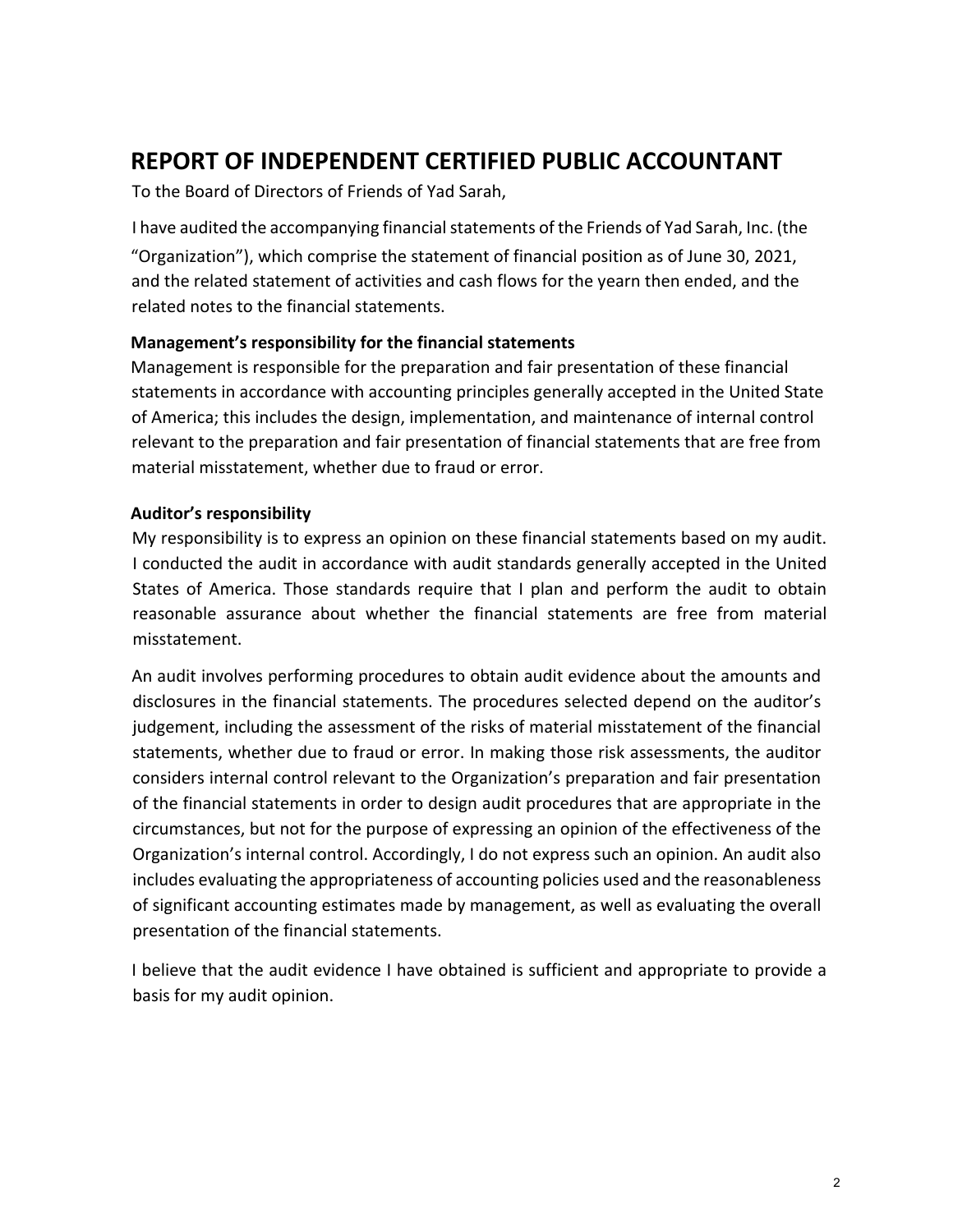#### **Opinion**

In my opinion, the financial statements referred to above present fairly, in all material respects, the financial position of Friends of Yad Sarah, Inc. as of June 30, 2021, and the changes in its net assets and its cash flows for the year then ended in accordance with accounting principles generally accepted in the United States of America.

#### **Other Matters**

#### **Supplementary information**

The audit was conducted for the purpose of forming an opinion on the financial statements as a whole. The Schedule of Functional Expenses for the year ended June 30, 2021 is presented for purposes of additional analysis and is not a required part of the financial statements. Such supplementary information is the responsibility of management and was derived from and relates directly to the underlying accounting and other records used to prepare the financial statements. The information has been subjected to the auditing procedures applied in the audit of the financial statements and certain additional procedures, including comparing and reconciling the information directly to the underlying accounting records used to prepare the financial statements. In my opinion, the supplementary information is a fairly presented statement, in all material respects, in relation to the financial statements as a whole.

### **Report of 2020 summarized comparative information**

I have previously audited the Organization's 2020 financial statements (not presented herein) and have expressed an unmodified audit opinion on those audited financial statements in my report dated April 15, 2021. In my opinion, the accompanying summarized comparative information as of June 30, 2021 and from the year ended June 30, 2020 is consistent, in all material respects, with the audited financial statements from which it has been derived.

#### SHELLEY C HUBERT

**Shelley C. Hubert New York, NY**  ·**NY**S **CPA #062198 March 15, 2022**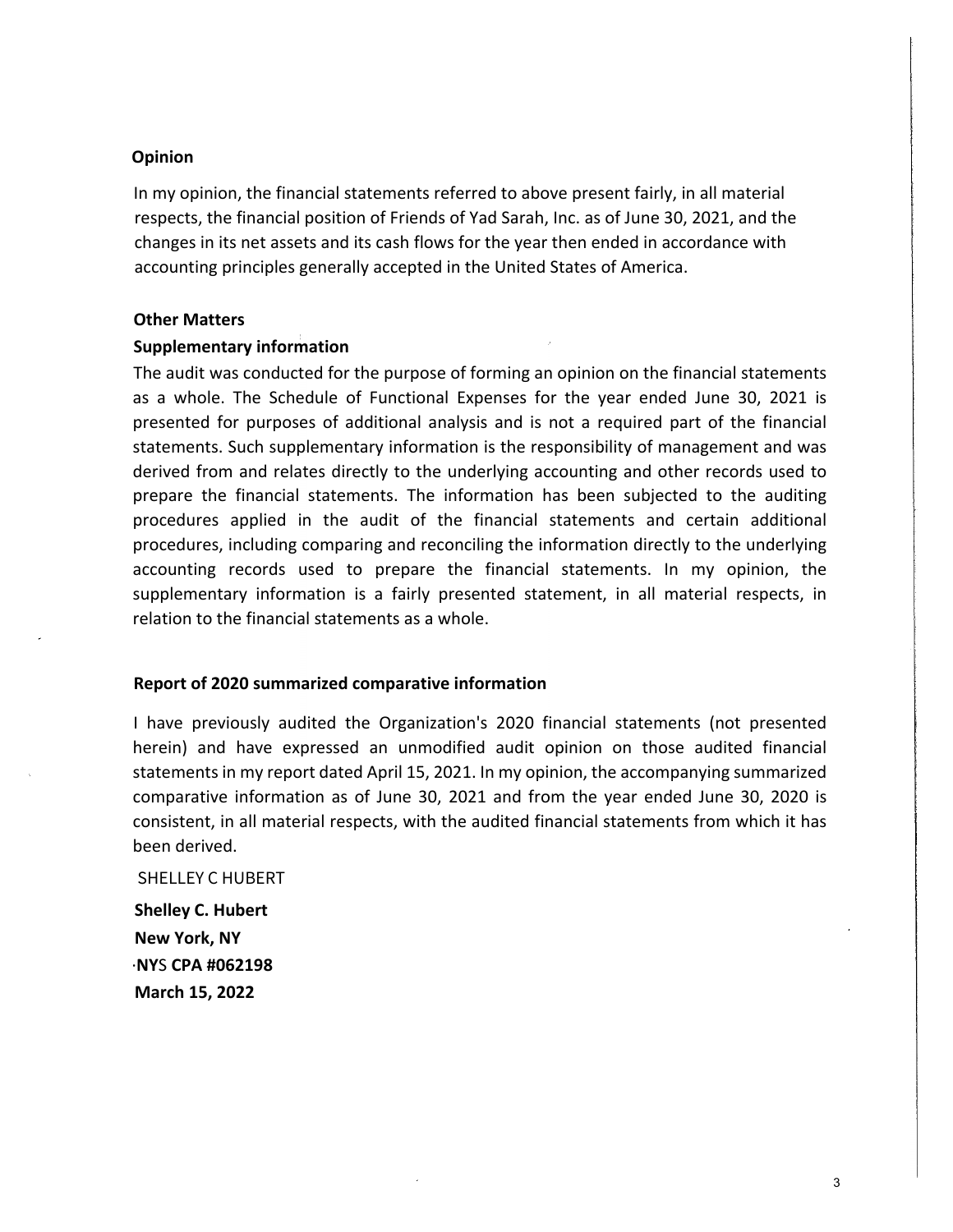## **Friends of Yad Sarah Statement of Financial Position**

## **As of June 30, 2021 and 2020**

| Assets:                                                    |                         | Comparative            |
|------------------------------------------------------------|-------------------------|------------------------|
| <b>Current:</b>                                            | Fiscal 2021             | Fiscal 2020            |
| Cash and cash equivalents (note 2)                         | $\mathbf S$<br>829,983  | $\mathbf S$<br>307,618 |
| <b>Accrued Interest Receivable</b>                         | 2,318                   | 2,263                  |
| <b>Total Current Assets</b>                                | 832,301                 | 309,881                |
| Securities held for long-term investment (notes 2, 4)      | 5,406,360               | 6,043,165              |
| Long Term Pledges and Charitable Remainder Trusts (note 3) | 728,652                 | 735,420                |
| Due From Affiliate (note 3)                                | 1,352,567               | 1,402,158              |
| <b>Total Long term Investments</b>                         | 7,487,578               | 8,180,743              |
| <b>Total Assets</b>                                        | 8,319,879               | 8,490,624<br>\$        |
| <b>Liabilities and Net Assets:</b>                         |                         |                        |
| <b>Current Liabilities</b>                                 |                         |                        |
| <b>Accounts Payable and accrued expenses</b>               | <sup>\$</sup><br>23,521 | 10,885<br>S            |
| Due to Lifetime Beneficiaries (note 2)                     | 2,131,093               | 1,491,874              |
|                                                            | 2,154,614               | 1,502,759              |
| <b>Net assets:</b>                                         |                         |                        |
| <b>Without Donor Restrictions</b>                          | 5,299,957               | 6,161,840              |
| <b>With Donor Restrictions (note 5)</b>                    | 865,308                 | 826,025                |
| Total net assets (note 2)                                  | 6,165,265               | 6,987,865              |
| <b>Total liabilities and net assets</b>                    | 8,319,879               | \$<br>8,490,624        |

*See accompanying notes to financial statements*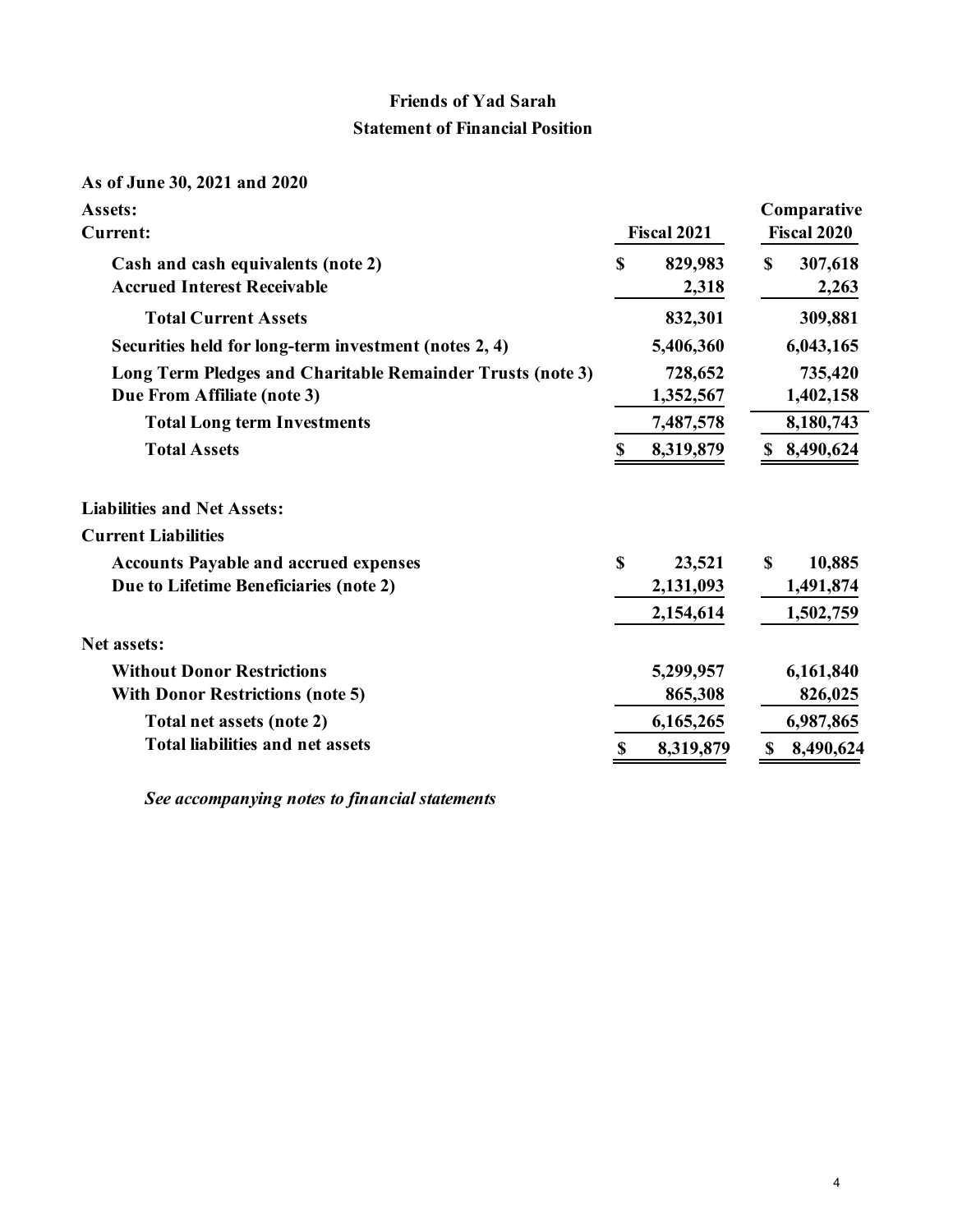#### **Friends of Yad Sarah Statement of Activities**

*Twelve months ended June 30, 2021*

|                                              | Without<br>Donor    | <b>With Donor</b>            |                   | Comparative     |
|----------------------------------------------|---------------------|------------------------------|-------------------|-----------------|
|                                              | <b>Restrictions</b> | <b>Restrictions</b>          | <b>Total 2021</b> | 2020            |
| <b>Revenues:</b>                             |                     |                              |                   |                 |
| <b>Public Support:</b>                       |                     |                              |                   |                 |
| <b>Individuals</b>                           | 2,304,841           | 25,000                       | 2,329,841         | 2,705,048       |
| <b>Foundations</b>                           | 89,800              |                              | 89,800            | 821,379         |
| <b>Trusts and Estates</b>                    | 1,126,705           |                              | 1,126,705         | 142,093         |
| <b>Corporations</b>                          |                     | $\qquad \qquad \blacksquare$ |                   |                 |
| <b>Total Public Support</b>                  | \$<br>3,521,346     | \$<br>25,000                 | S<br>3,546,346    | \$<br>3,668,520 |
| <b>Investment Earnings</b>                   |                     |                              |                   |                 |
| <b>Interest Income</b>                       | 157,259             |                              | 157,259           | 203,804         |
| <b>Realized Gains</b>                        | 334,424             |                              | 334,424           | 183,200         |
| <b>Unrealized Gains/(Losses)</b>             | 208,505             |                              | 208,505           | (140, 673)      |
| <b>Other Income (Note 4)</b>                 | 1,045,925           |                              | 1,045,925         | 383,827         |
| <b>Net assets Released from Restrictions</b> |                     |                              |                   |                 |
| <b>Total Revenue</b>                         | 5,267,459           | 25,000                       | 5,292,459         | 4,298,678       |
| <b>Expenses:</b>                             |                     |                              |                   |                 |
| <b>Program Service</b>                       | 5,653,785           |                              | 5,653,785         | 6,259,922       |
| <b>Management and general</b>                | 155,531             |                              | 155,531           | 134,848         |
| Fundraising                                  | 305,742             |                              | 305,742           | 298,386         |
| <b>Total Expenses</b>                        | 6,115,058           |                              | 6,115,058         | 6,693,156       |
| <b>Change in Net Assets</b>                  | (847,599)           | 25,000                       | (822, 599)        | (2,394,478)     |
| <b>Net Assets, Beginning of Period</b>       | 6,161,840           | 826,024                      | 6,987,864         | 9,382,343       |
| <b>Net Assets, End of Period</b>             | 5,314,241<br>\$     | \$<br>851,024                | 6,165,265<br>S    | 6,987,865<br>S  |

*See accompanying notes to financial statements*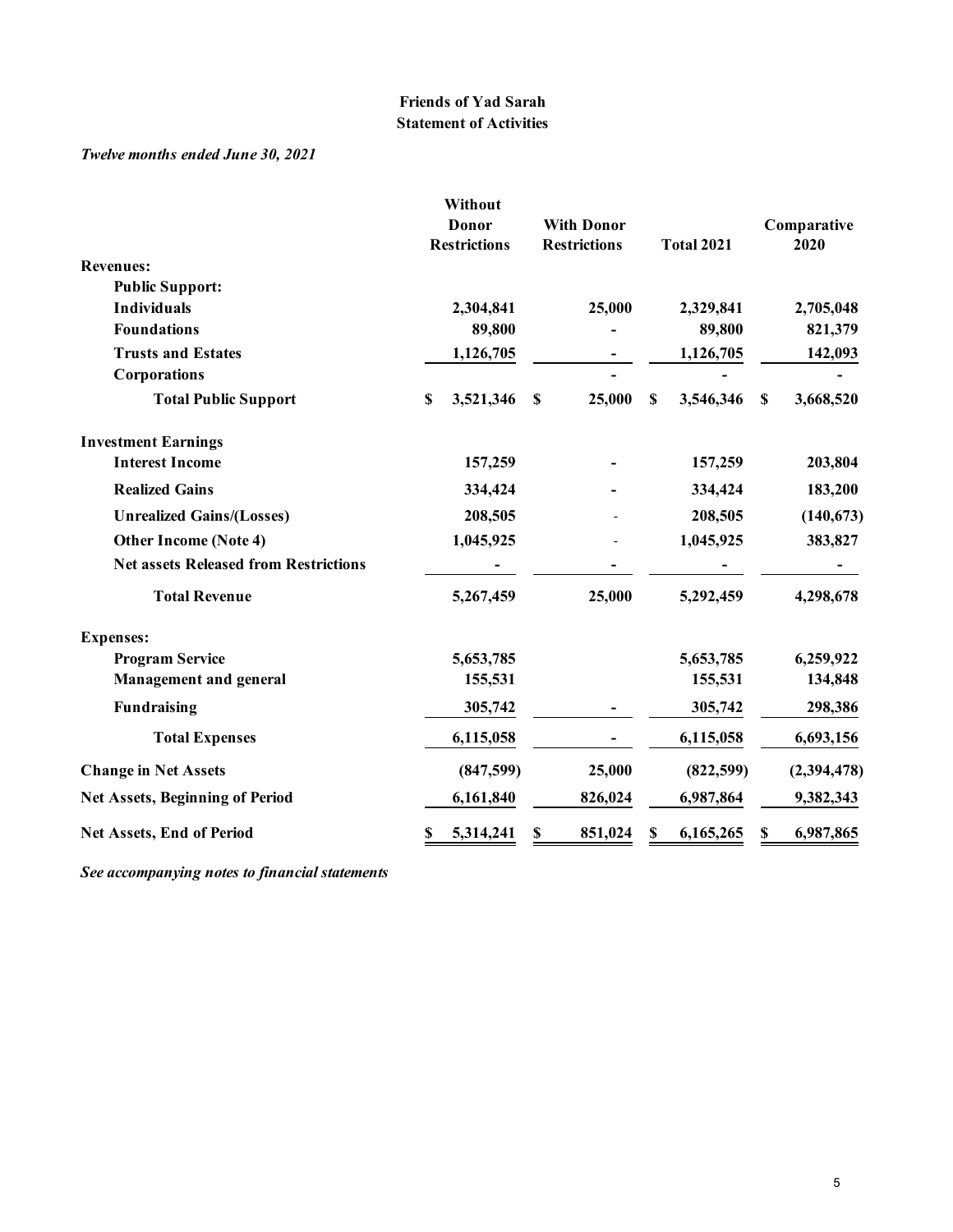## **Friends of Yad Sarah Statement of Functional Expenses**

*Twelve months ended June 30, 2021*

|                                                                                               | Program          |               |                    |              |                  |
|-----------------------------------------------------------------------------------------------|------------------|---------------|--------------------|--------------|------------------|
|                                                                                               | services and     |               |                    |              |                  |
|                                                                                               | Public           | Management    |                    |              | Comparative      |
|                                                                                               | <b>Education</b> | and General   | <b>Fundraising</b> | <b>Total</b> | fiscal $6/30/20$ |
| <b>Program Service transmissions:</b>                                                         |                  |               |                    |              |                  |
| <b>Total transmissions for the benefit of Yad Sarah</b><br>and affiliates in Israel (note 20) | \$5,090,663      |               |                    | \$5,090,663  | 5,699,484<br>S   |
| Salaries and related expenses:                                                                |                  |               |                    |              |                  |
| <b>Salaries</b>                                                                               | 112,845          | 51,923        | 49.930             | 214,698      | 198,708          |
| <b>Employment taxes and benefits</b>                                                          | 31,065           | 12,741        | 13,405             | 57,211       | 62,264           |
| Total salaries and related expenses                                                           | 143,910          | 64,664        | 63,335             | 271,909      | 260,972          |
| <b>Other Expenses:</b>                                                                        |                  |               |                    |              |                  |
| <b>Direct Mail Design, Printing</b>                                                           | 146,949          |               | 62,978             | 209,927      | 238,485          |
| Postage                                                                                       | 76,999           |               | 32,999             | 109,998      | 88,718           |
| <b>Professional fees</b>                                                                      | 119,636          | 23,523        | 107,119            | 250,278      | 231,656          |
| <b>Publications and advertisements</b>                                                        | 62,583           |               | 26,821             | 89,404       | 75,252           |
| Conferences                                                                                   |                  |               |                    |              | 8,802            |
| <b>Travel, Lodging, and Meals</b>                                                             | 557              |               |                    | 557          | 11,269           |
| <b>Insurance</b>                                                                              | 2,046            | 2,046         | 2,046              | 6,137        | 2,019            |
| Supplies, office expenses, filing fees                                                        | 5,521            | 11,542        | 5,521              | 22,584       | 25,310           |
| <b>Information technology</b>                                                                 | 4,923            | 9,845         | 4.923              | 19,690       | 15,530           |
| Occupancy                                                                                     |                  |               |                    |              |                  |
| <b>Investment fees and bank charges</b>                                                       |                  | 43,910        |                    | 43,910       | 35,660           |
| Total expenses before depreciation<br><b>Depreciation</b>                                     | 5,653,785        | 155,531       | 305,742            | 6,115,058    | 6,693,156        |
| <b>Total Expenses</b>                                                                         | \$5,653,785      | \$<br>155,531 | S<br>305,742       | \$6,115,058  | \$<br>6,693,156  |

*See accompanying notes to financial statements*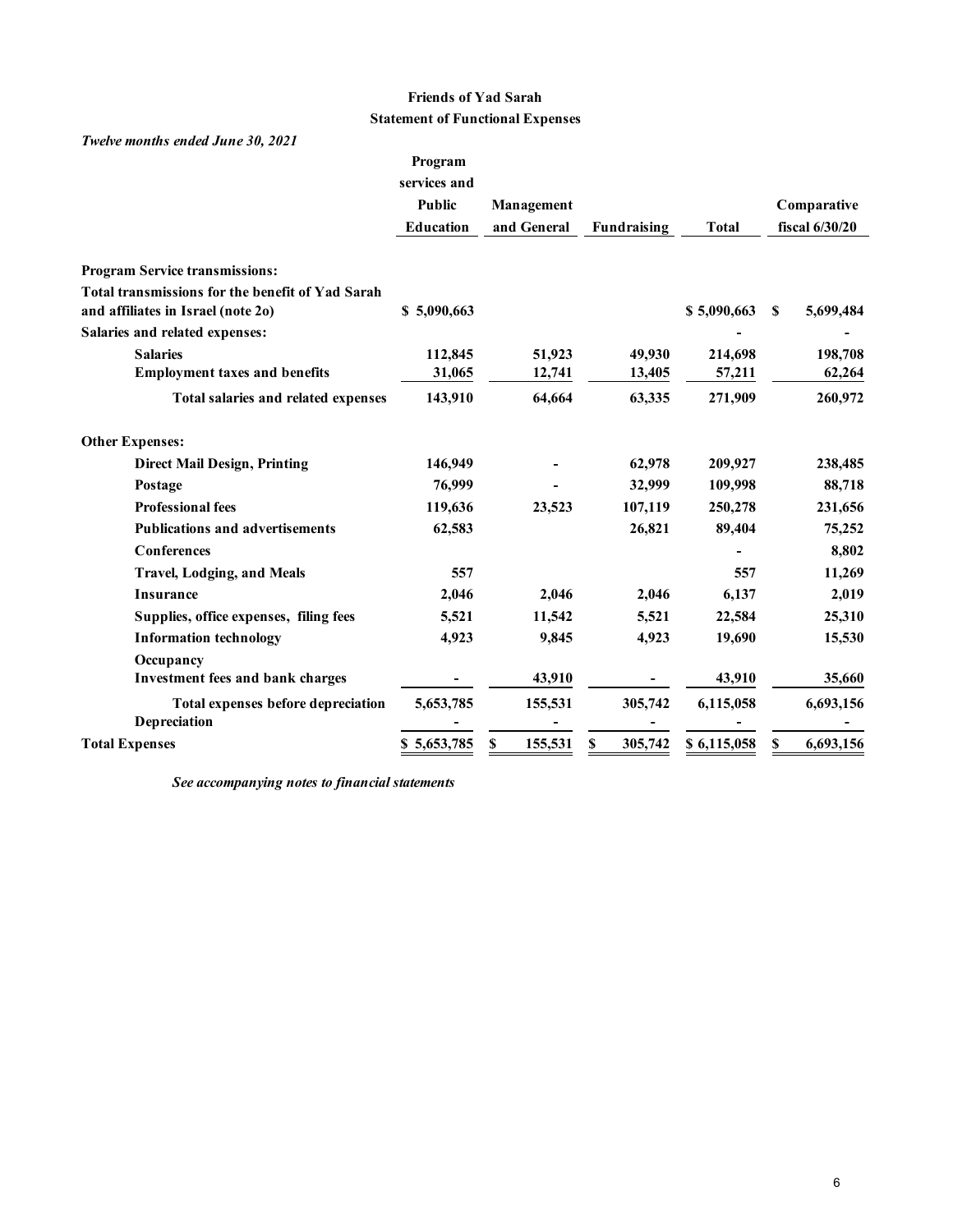## Friends of Yad Sarah

## Statement of Cash Flows

## *Twelve months ended June 30, 2021*

| Cash flow from operating activities:                                        |                  |
|-----------------------------------------------------------------------------|------------------|
| Change in net assets                                                        | \$<br>(822, 599) |
| Adjustments to reconcile change in net assets to net cash used in operating |                  |
| Accrued Interest receivable                                                 | (55)             |
| Pledges and Charitable Remainder Receivables                                | 6,768            |
| Notes Receivable                                                            | 49,591           |
| Unrealized gains/losses                                                     | (208, 505)       |
| Increase (decrease) in:                                                     |                  |
| Accounts payable and accrued expenses                                       | 12,636           |
| Due to lifetime beneficiaries                                               | 639,219          |
| Net cash provided by operating activities                                   | (322, 944)       |
| Cash flows for financing activities:                                        |                  |
| Purchases of Investments                                                    | (3,433,627)      |
| Proceeds from sale of investments                                           | 4,328,527        |
| Net cash (added to)/liquidated from investing activities                    | 894,900          |
| Net Increase in cash and cash equivalents                                   | 571,956          |
| Cash and cash equivalents, beginning of period                              | 307,618          |
| Cash and cash equivalents, end of period                                    | 879,574          |
| See accompanying notes to financial statements                              |                  |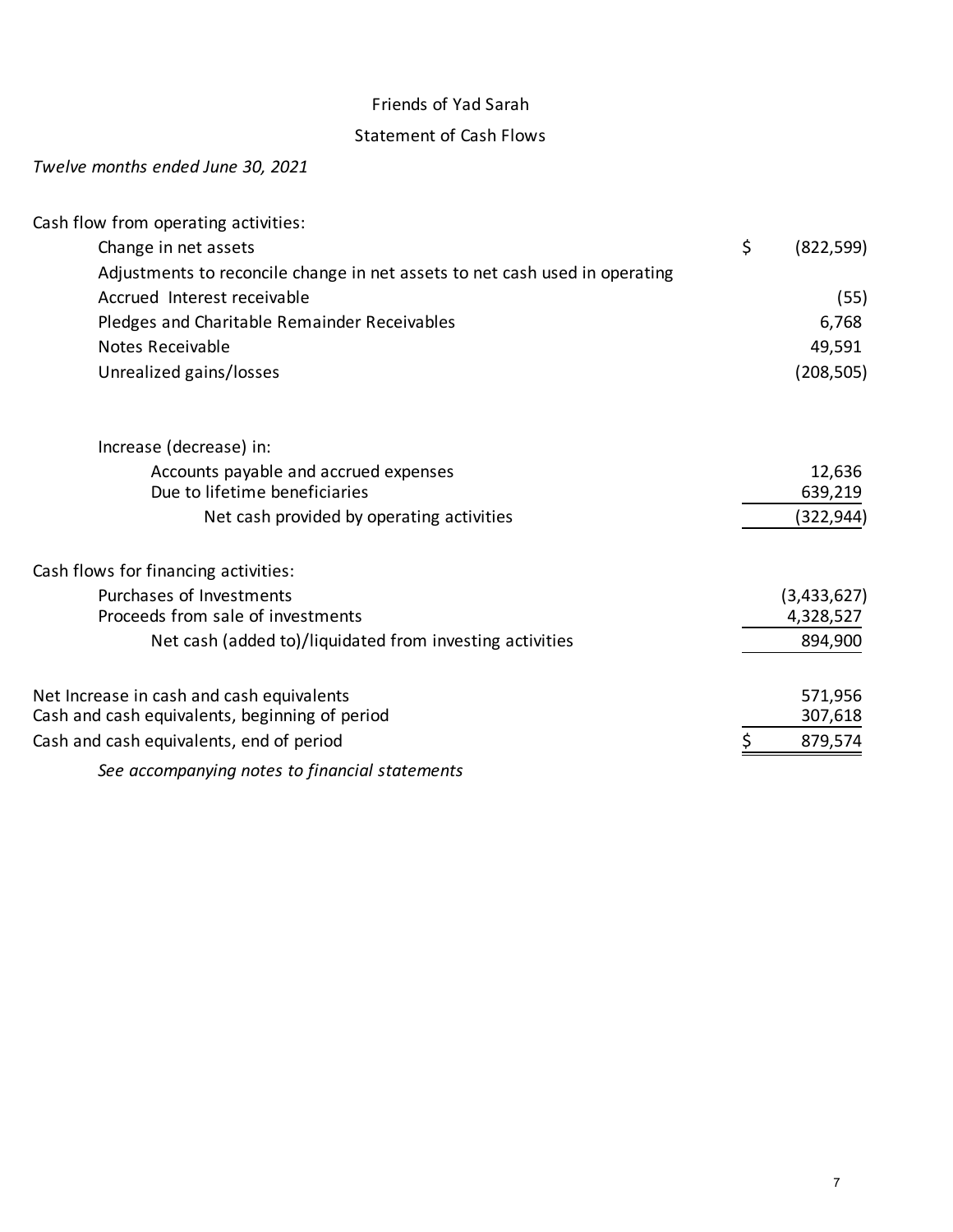#### **NOTE 1: ORGANIZATION**

Friends of Yad Sarah, Inc. (the "Organization") was incorporated in New York in 1976. Friends of Yad Sarah represents the mission of Yad Sarah to its friends in the USA and to the international community at the UN**.** 

The defining mission of Yad Sarah is to enable chronically ill, disabled, infirm, and terminally ill people, ranging in age from infancy to old age, to live at home either on their own or in the care of their families or caregivers, with dignity and as independently as possible. With the dedicated help of 6,000+ volunteers supported by a small staff and operating through over 100 branches located in every corner of Israel, Yad Sarah provides an all-encompassing and fully integrated range of medical equipment and home-based healthcare support services, all for free or at nominal cost to hundreds of thousands of people in Israel annually.

#### **Nature of Activities**

Friends of Yad Sarah assists individuals, families and communities with dedication opportunities, volunteer projects, planned giving, and special events, raising much needed funds to support the work of the Yad Sarah organization and its dedicated corps of volunteers in Israel.

Friends of Yad Sarah helps arrange services for tourists with special needs and guided visits to Yad Sarah House, the organization's headquarters in Jerusalem.

#### **NOTE 2: SUMMARY OF SIGNIFICANT ACCOUNTING POLICIES**

#### **Basis of Accounting**

The accompanying financial statements have been prepared using the accrual basis of accounting in accordance with the U.S. generally accepted accounting principles.

The financial statements are presented in accordance with Financial Accounting Standards Board (FASB) Accounting Standards Codification (ASC) 958 dated august 2016, and the provisions of the American Institute of Certified Public Accountants (AICPA) "Audit and Accounting Gide for Not-for-Profit Organizations" (the "Guide"). ASC 958-205 was effective January 1, 2018.

Under the provisions of the Guide, net assets and revenues, and gains and losses are classified based on the existence or absence of donor-imposed restrictions. Accordingly, the Organization's net assets and changes therein are classified and reported as follows:

- Net assets without donor restrictions- net assets available for use in general operations and are not subject to donor-imposed restrictions or the donor-imposed restrictions have expired.
- Net assets with donor restrictions- net assets that are subject to donor-imposed restrictions that permit the Organization to use, expend or maintain the assets as specified. Some donor-imposed restrictions are temporary in nature, those restrictions can be satisfied either by the passage of time or by the actions of the Organization. Other donor-imposed restrictions can be perpetual in nature, where they must be maintained permanently by the Organization and only the income be used as specified by the donor.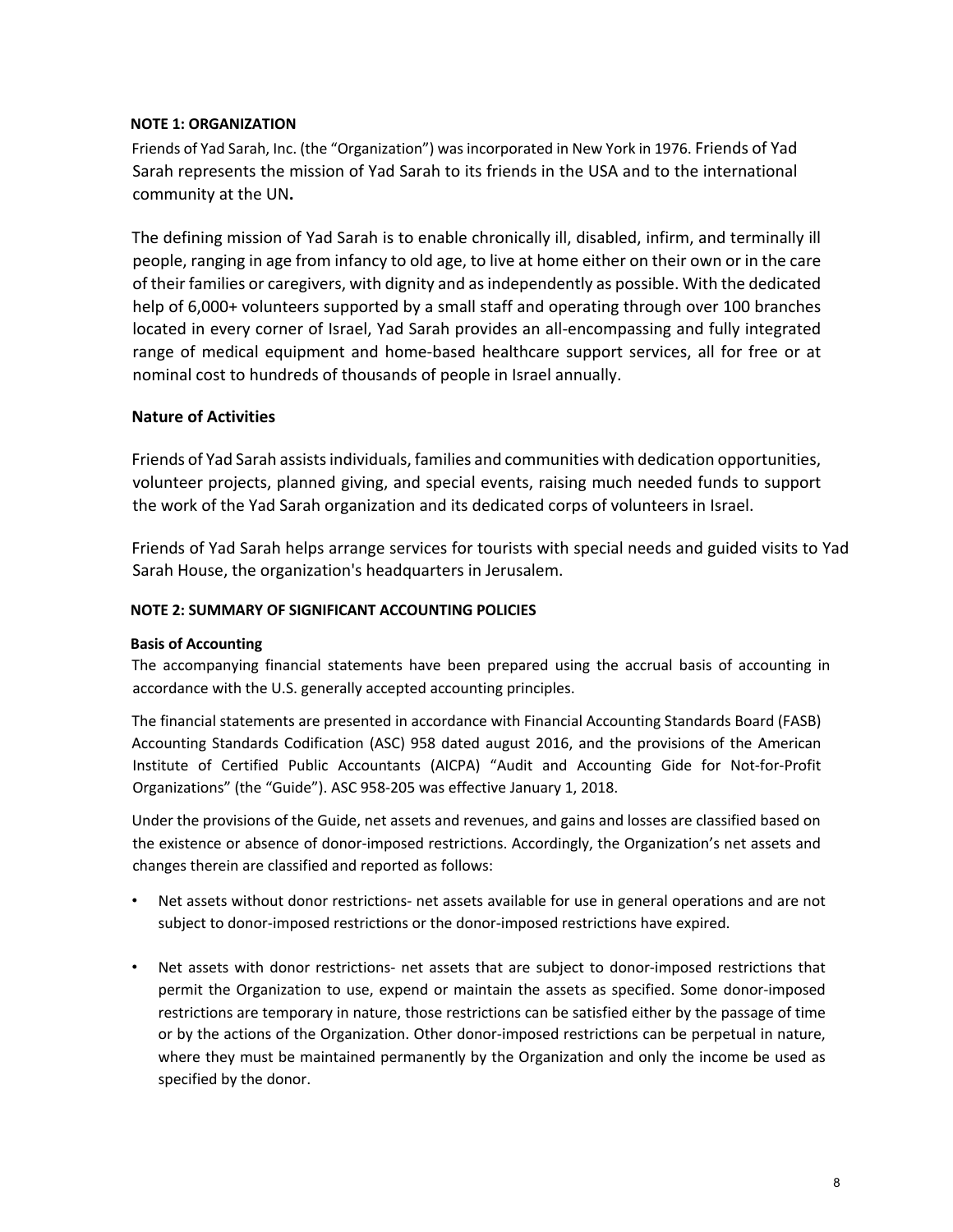Revenues are reported as increases in net assets without donor restrictions unless their use is limited by the donor-imposed restrictions. Expenses are reported as decreases in net assets without donor restrictions. If an expense is incurred for a purpose for which the net assets with donor restrictions are available, a donor-imposed restriction is fulfilled to the extent of the expense incurred. When a donor restriction expires, that is, when a stipulated time restriction ends or purpose restriction is accomplished, net assets with donor restrictions are reclassified to net assets without donor restrictions and reported as a release from restrictions in the statement of activities. Gains and losses on investments are reported as increases or decreases in net assets without donor restrictions unless their use is restricted by donor or by law.

#### Comparative Totals

The fiscal 2021 financial statements are presented with prior year summarized comparative information. With respect to the statement of activities, such information is presented in total, but not by net asset class. Such information does not include sufficient detail to constitute a presentation in conformity with U.S. GAAP. Accordingly, such information should be read in conjunction with the Organization's financial statements as of and for the year ended June 30, 2020, from which the summarized information was derived.

#### Use of Estimates

The preparation of financial statements in conformity with U.S. generally accepted accounting principles requires management to make estimates and assumptions that affect the reporting amounts of assets and liabilities and disclosures of contingencies at the date of the financial statements and the reported amounts of revenue and expenses during the reporting period. Significant estimates made in the preparation of financial statements include the net realizable value of pledges, gift annuities, Charitable Remainder Trusts, and notes receivable.

#### Recently issued Accounting Pronouncement

In August 2016, FASB issued ASU 2016-14, not-for-profit Entities (Topic 958) Presentation of Financial Statements for Not-for-Profit Entities. The update addresses the complexity and understandability of net asset classification, deficiencies in information about liquidity and availability of resources, and the lack of consistency, in the type of information provided about expenses and investment return. The Organization has adjusted the presentation of these statements accordingly.

In June 2018, the FASB issued ASU No. 2018-08, Clarifying the Scope and the Accounting Guidance for Contributions Received and Contributions Made, which requires organizations to determine whether a contribution is conditional based on whether an agreement includes a barrier that must be overcome and either a right of return of assets transferred or a right of release of a promisor's obligation to transfer assets. If the agreement (or a referenced document) includes both, the recipient is not entitled to the transferred assets (or a future transfer of assets) until tit has overcome the barriers in the agreement. For recipients, the effective date of the amendments will align with Revenue from Contracts with Customers: effective for annual periods beginning after December 15th , 2018 (i.e., Organization's fiscal year 2019.

As of June 30, 2020, the Organization has not recorded any pledges that include a barrier to receipt.

#### Cash and Cash Equivalents

For purposes of the statements of cash flows, the Organizations considers all highly liquid investments available for current use with an initial maturity of three months or less to be cash equivalents.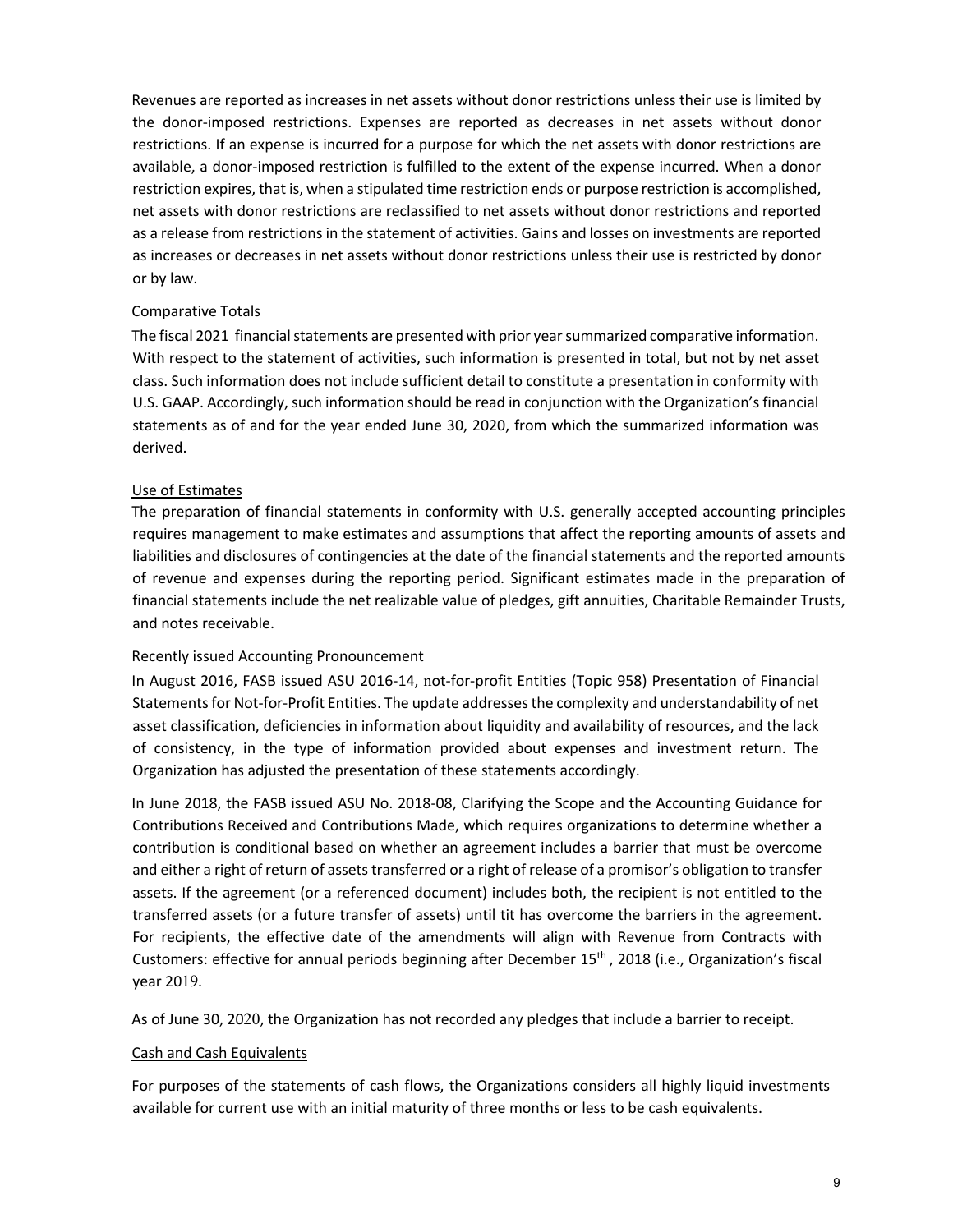#### Contributions, Pledges, and Legacies Receivable

Unconditional contributions are recognized when pledged and recorded as net assets without donor restrictions or net assets with donor restrictions, depending on the existence and/or nature of any donor imposed restrictions. Conditional promises to give are recognized within the conditions on which they depend are substantially met. Gifts of cash and other assets are reported with donor restrictions if they are received with donor stipulations that limit the use of the donated assets. Donor-restricted contributions whose restrictions are met in the same reporting period are reported as net assets without donor restrictions. Donations of property and equipment are recorded as support at their estimated fair value at the date of donation. Contributions restricted for the acquisition of land, buildings, and equipment are reported as net assets without donor restriction upon acquisition of the assets and the assets are placed in service.

Conditional promises to give are not recognized until they become unconditional, that is when the conditions on which they depend are substantially met. Contribution of assets other than cash are recorded at their estimated fair value.

Unconditional promises to give are recorded as contributions at their net present value, discounted at 3% in fiscal 2020 and 2019 respectively. Amortization of the discount is recorded as additional contribution revenue in accordance with donor-imposed restrictions, if any, on the contributions. The Organization uses the allowance method to determine the uncollectible promises receivable. The allowance is based on prior years' experience and management's analysis of specific promises made.

Legacies are recorded when the will is declared valid, amount to be received can be reasonably estimated and the probate process is complete.

#### Charitable Gift Annuities and Charitable Remainder Trusts

The Organization enters into agreements with donors to accept and administer charitable gift annuities, which provide for payments to the donors or their beneficiaries based upon specified annuity amounts. Assets held under charitable gift annuities are included in investments (Note 4). Contribution revenue is recognized at the date the annuity contract is established after recording the liability for the present value of the estimated future payments expected to be made to the donor and/or beneficiary. The liabilities are adjusted annually for changes in the life expectancy of the donor or beneficiary, amortization of the discount, and other changes in the estimates of future payments.

The Organization is the beneficiary of certain charitable remainder trusts. The present value of the estimated future cash receipts from these trusts is recognized as an asset and as a contribution when the Organization is notified that the trust has been established.

#### Donated Services and Gifts-in-Kind (GIK)

Donated services are reported as contributions and expenses in amounts equal to their estimated fair value on the date of receipt. GIK are reported as contributions at their estimated fair value on the date of receipt and reported as expense when utilized.

A considerable number of individuals have donated significant amounts of their time to the Organization's program and supporting functions; however, these services do not meet criteria for recognition in accordance with U.S. generally accepted accounting principles and therefore are not recorded in the accompanying financial statements.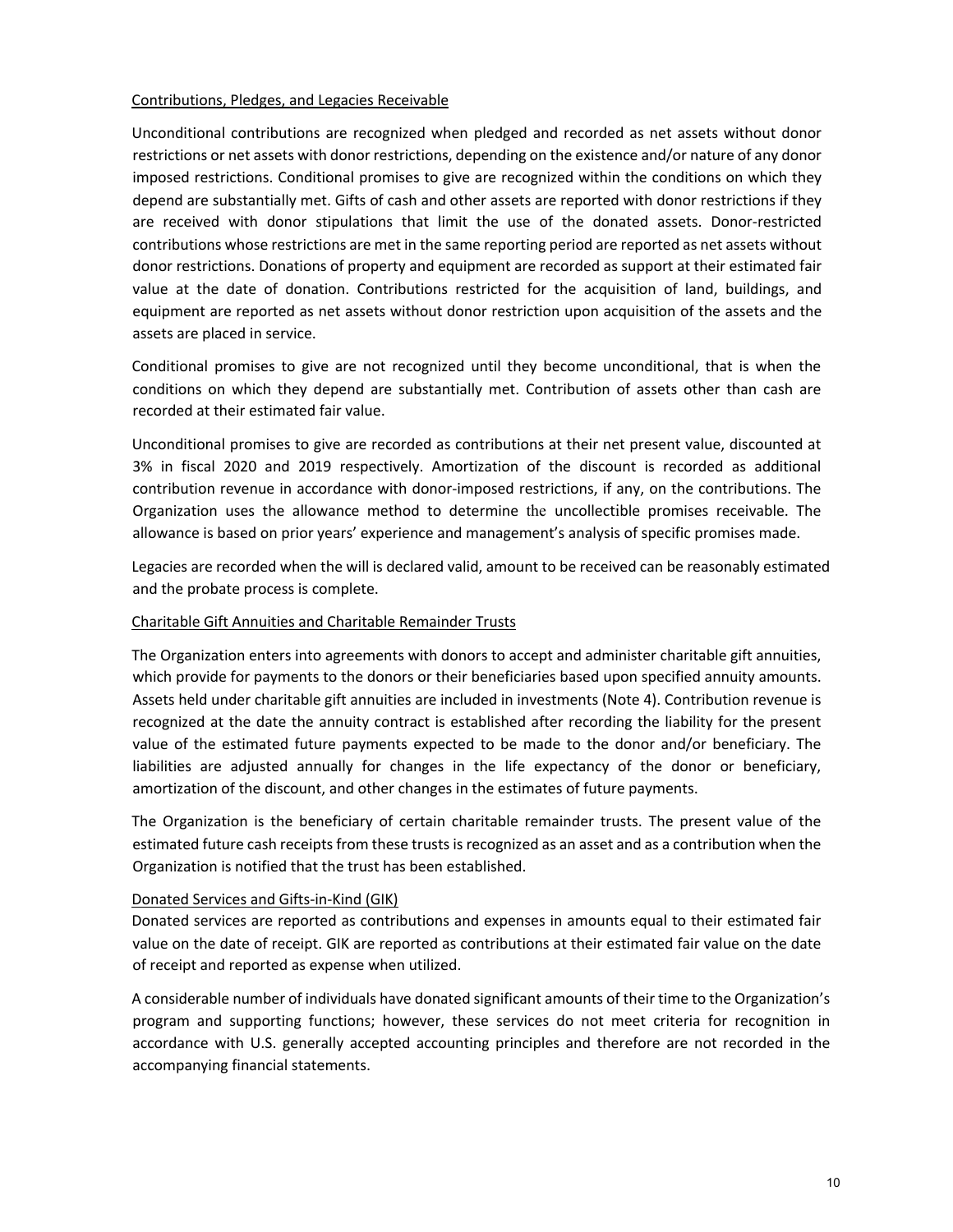#### Due from Affiliate

In fiscal year ended 1995, Friends of Yad Sarah wired funds of \$2,800,000 to Yad Sarah, recording a transmission expense. Those funds were used by YSM, a wholly owned subsidiary of Yad Sarah which created a note payable to Friends of Yad Sarah. As Friends of Yad Sarah did not record this transaction as a receivable in the year of transfer when YSM made partial payments for its loan from fiscal 1995 to fiscal 2015, Friends of Yad Sarah transmitted those funds to Yad Sarah for operations. These transactions were researched in fiscal 2016 where Friends of Yad Sarah learned that YSM had created a loan payable which was valued at \$2,149,088 as of December 31, 2015. YSM has made a commitment to repay this debt by a maximum amount of \$250,000 per year until repaid. As such, Friends of Yad Sarah recognized a receivable for the fiscal year ended June 30, 2016 and recording a prior period adjustment.

#### Fixed Assets

Purchased property and equipment is capitalized at cost if purchase price is over \$3,000. All property

and equipment with a purchase price of under \$3,000 is expensed in the year purchased. Property and equipment are depreciated using the straight-line method over estimated useful lives, ranging from three to five years. Donations of property and equipment are recorded as contributions at their estimated fair value. Such donations are reported as unrestricted contributions unless the donor has restricted the donated asset to a specific person.

#### Income Taxes

The Organization is a not-for-profit organization that is exempt from income taxes under Section 501(c)(3) of the Internal Revenue Code and classified by the Internal Revenue Service as other than a private foundation. As a not-for-profit organization, the Organization is also exempt from state and local income taxes. The Organization's Forms 990, Return of Organization Exempt from Income Tax, are subject to examination by the IRS and New York State, generally for three years after they are filed.

#### Functional Allocation of Expenses

The costs of program and supporting services have been summarized on a function basis in the statement of activities. The statement of functional expenses presents the natural classification detail of expenses by function. Accordingly, certain costs have been allocated among the programs and supporting services benefited.

#### Transmissions

All transmissions made to Yad Sarah, are made pursuant to authorization by the Board of Directors of the Organization.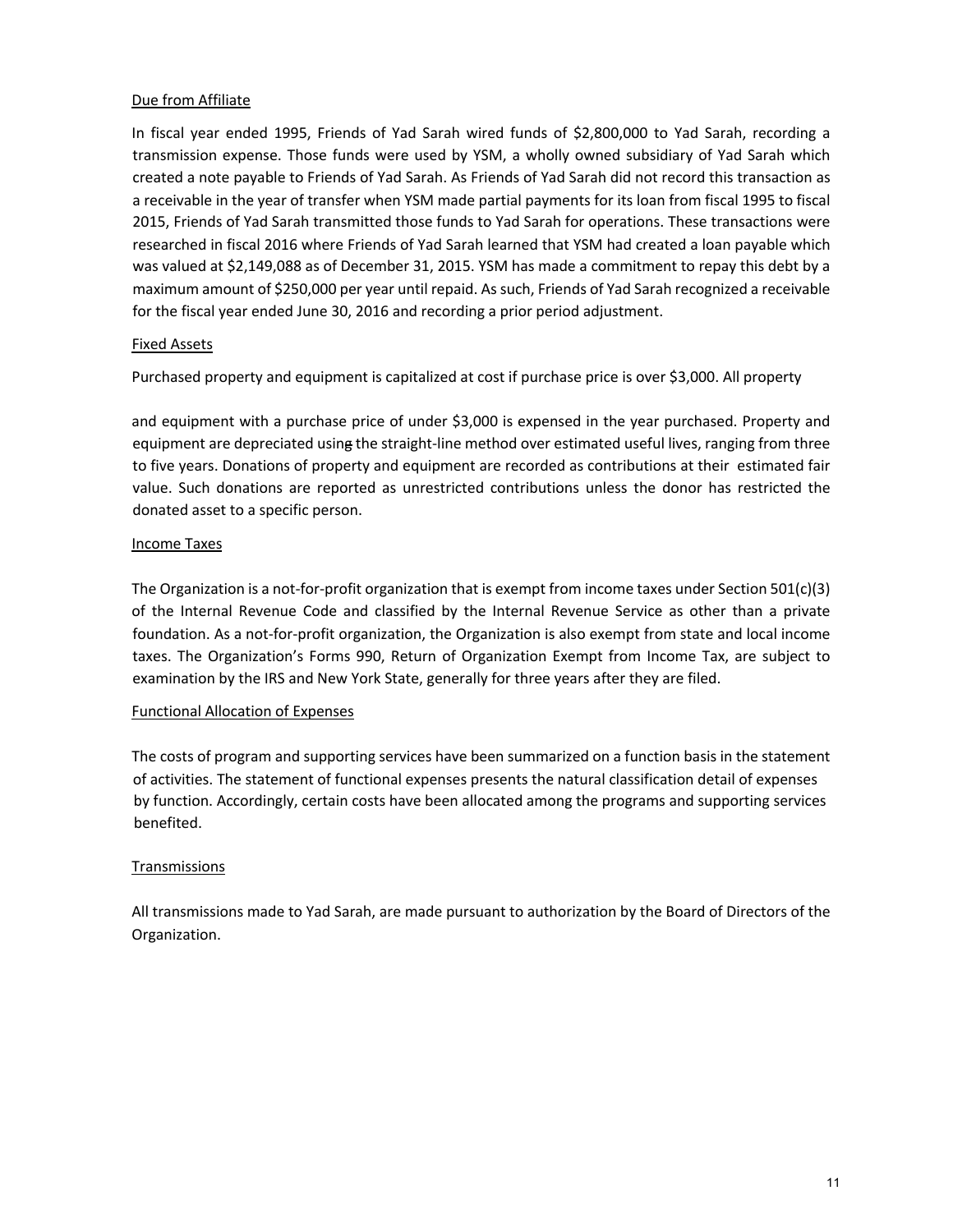## Note 3: PLEDGES AND LEGACIES RECEIVABLE, DUE FROM AFFILIATES

At June 30, 2021 and 2020, pledges, legacies, and CRT receivables:

| Amount Due                          | 2021       | 2020     |
|-------------------------------------|------------|----------|
| Within One year                     | 200,000    | 200,000  |
| One to five years                   | 450,000    | 450,000  |
| More than five years                | 192,666    | 160,429  |
|                                     | 842,666    | 810,429  |
| Less discount to present value      | (114, 014) | (75,009) |
| Net Pledges and legacies receivable | 728,652    | 735,420  |

The Organization is the ultimate beneficiary of a certain irrevocable charitable remainder trust. The value of the trust is \$180,590 and \$149,635 as of June 30, 2021 and 2020 respectively; and is included above in gross receivables.

| At June 30, 2021 and 2020 Due from Affiliates |                         |                         |
|-----------------------------------------------|-------------------------|-------------------------|
| Amount Due                                    | 2021                    | 2020                    |
| Within One year                               | \$<br>250,000           | 250,000                 |
| One to five years<br>More than five years     | 1,250,000<br>99,088     | 1,250,000<br>99,088     |
| Less discount to present value                | 1,599,088<br>(246, 611) | 1,599,088<br>(197, 030) |
| Net Pledges and legaicies receivable          | 1,352,477               | 1,402,058               |

In the fiscal year ended 1995, Friends of Yad Sarah (FYS) wired funds of \$2,800,000 to Yad Sarah, recording a transmission expense. Those funds were used by YSM, a wholly owned subsidiary of Yad Sarah which created a note payable to FYS. As FYS did not record this transaction as a receivable in the year of transfer when YSM made partial payments for its loan from fiscal 1995 to fiscal 2015, FYS transmitted those funds to Yad Sarah for operations. These transactions were reasearched in fiscal 2016 when FYS learned that YSM had created a loan payable valued at \$2,149,088 as of December 31, 2015. YSM has made a commitment to repay this debt by a maximum of \$250,000 per year until repaid. As such, FYS recognized the receivable for the fiscal year ended June 30, 2016 and recorded a prior period adjustment. Yad Sarah made annual payments until the outbreak of the COVID pandemic. Due to unanticipated fiscal pressures related to the overall pandemic including health safety protocols, Yad Sarah has taken a hyatus from payments starting in FYE 2020 through FYE 2021.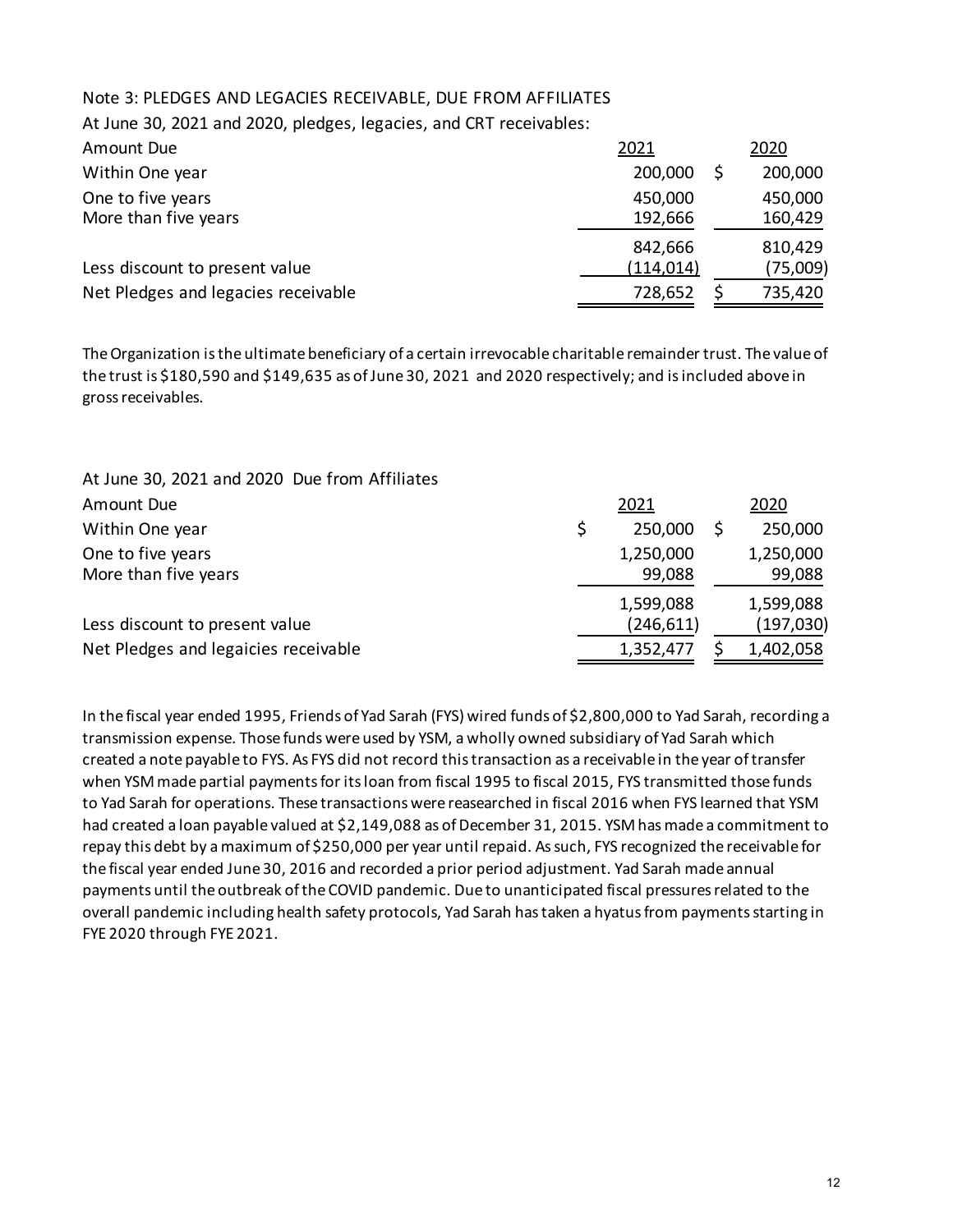## **Note 4: Investments**

Investments, at fair value are composed of the following assets.

|                                | June 30, 2021<br>Market value | June 30, 2020<br>Market value |
|--------------------------------|-------------------------------|-------------------------------|
| Cash and Cash Equivalents      | 625,006                       | 475,644                       |
| Mutual Funds - Equities        | 2,181,639                     | 2,217,309                     |
| <b>Fixed income Securities</b> | 2,517,748                     | 1,500                         |
| Mutual Funds- Fixed Income     | 1,500                         | 2,666,097                     |
| Private Equity                 | 80,468                        | 682,665                       |
| Total                          | 5,406,360                     | 6,043,215                     |

#### Fair Value Measurements

Fair value is defined as the exchange price that would be received for an asset or paid to transfer a liability (an exit price) in the principal or most advantageous market the the asset or liability in an orderly transaction between market participants on the measurement date. U.S. generally accepted accounting principlas rquire the Organization to disclose the fair value of its assets and liabilies based on the level of of observable inputs. The three levels of the fair value heirarchy are as follows:

Level 1 inputs are quoted priced (unadjusted) in active markets for identical assets or liabilites that a reporting entitity has the ability to access at the measurement date.

Level 2 inputs are inputs other than quoted prices included within the Level 1 that are observable for the asset or liability, either directly or indirectly.

Level 3 inputs are observable inputs for the asset or liability.

The level in the fair value heirarchy within which a fair value measurement in its entirety falls is based on a lower level of input that is signifiant to the fair vlue measurement. The classification of investment in the fair value hierarchy is not necessarily an indication of risks, liquidilty, or degree of difficulty in estimating the fair value of each investment's underlying assets and liabilities.

The following tables summarize investments within the fair value hierchy at June 30, 2021.

|                                | Tier 1    | Tier 2    | Tier 3 | Total     |
|--------------------------------|-----------|-----------|--------|-----------|
| Fiscal 2021                    |           |           |        |           |
| Market                         |           |           |        |           |
| Cash and Cash Equivalents      | 625,006   |           |        | 625,006   |
| <b>Fixed income Securities</b> |           | 1,500     |        | 1,500     |
| Mutual Funds - Equities        | 2,181,639 |           |        | 2,181,639 |
| Mutual Funds- Fixed Income     |           | 2,517,748 |        | 2,517,748 |
| Private Equity                 |           |           | 80,468 | 80,468    |
| Total                          | 2,806,645 | 2,519,248 | 80,468 | 5,406,360 |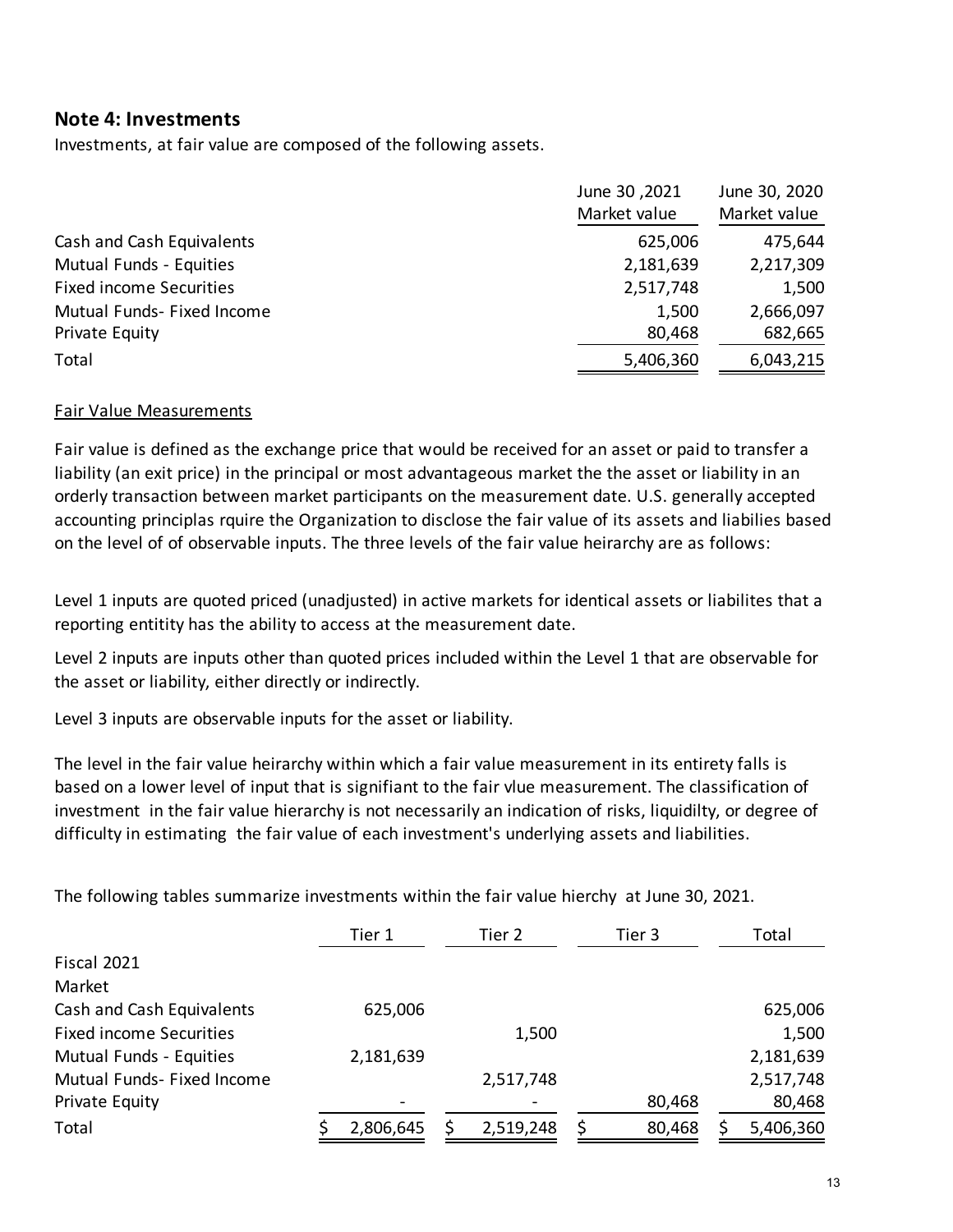Investments, at fair value are composed of the following at June 30, 2020.

|                                | Tier 1    | Tier 2    | Tier 3  | Total     |
|--------------------------------|-----------|-----------|---------|-----------|
| Fiscal 2020                    |           |           |         |           |
| Market                         |           |           |         |           |
| Cash and Cash Equivalents      | 475,644   |           |         | 475,644   |
| <b>Fixed income Securities</b> |           | 1,500     |         | 1,500     |
| Mutual Funds - Equities        | 2,217,309 |           |         | 2,217,309 |
| Mutual Funds- Fixed Income     |           | 2,666,097 |         | 2,666,097 |
| Private Equity                 |           |           | 682,665 | 682,665   |
| Total                          | 2,692,953 | 2,667,597 | 682,665 | 6,043,215 |

As required by U.S. GAAP for fiar value measurement, the following table summarizes the changes in fair values associated with Level 3 assets as of June 30, 2021 and 2020.

| Balance as of June 30, 2020 | 682,665    |
|-----------------------------|------------|
| Redemptions                 | (602, 197) |
| <b>Realized Gains</b>       |            |
| Balance as of June 30, 2021 | 80,468     |
| Balance as of June 30, 2019 | 298,557    |
| Redemptions                 |            |
| <b>Realized Gains</b>       | 384,108    |
| Balance as of June 30, 2020 | 682,665    |

Private Equity holdings represent investment in the Ariel Limited Fund and the Ascot Partners, L.P. which are funds that invested in funds operated by Bernard L. Madoff Investment Securities, LLC. Liquidation of these funds have been in the charge of Bart M Schwartz, Receiver of Funds, who has almost fully completed his investigation and has disbursed funds accordingly.

As of June 30, 2021, distributions totaling \$5,208,729 have been received. The stated net asset value for Ascot Partners LP is \$80,468. Ariel Limited Fund is fully liquidated as of June 30, 2021.

Investments include amounts associated with charitable gift annuities of approximately \$3,647,000 and \$2,565,000 as of June 30, 2021 and 2020 respectively. These assets include amounts set aside by the Organization for state mandated insurance reserves, which are maintained at the required level.